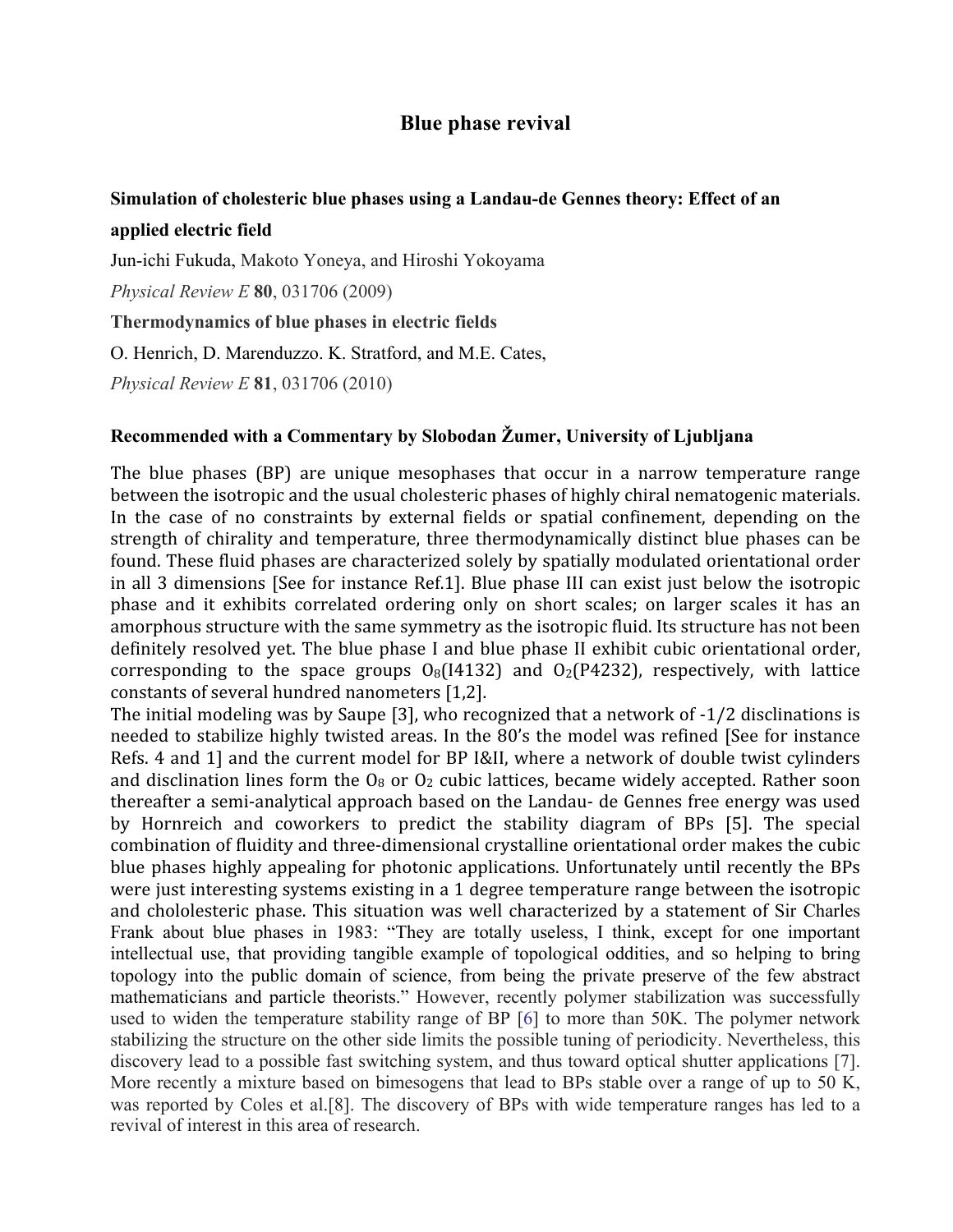New studies devoted to the phase stability that mostly employ numerical minimization of the Landau de Gennes free energy [9] are proving and extending Hornreich's findings based on the Fourier expansion of the order parameter field [5]. Coles and co-workers examined the effects of flexoelecricity and claimed its crucial role in the stability of their materials [10]. For possible applications, these effects of electric fields are crucial. A preliminary study of electric field effects based on lattice Boltzmann simulations was performed by Alexander et al. [11].

In this comment I focus on two recently published theoretical papers that go much further in detail examining field effects [12 (Paper1),13 (Paper2)]. Both studies use the minimization of the Landaude Gennes free energy expansion in terms of the tensorial order parameter and its derivatives in the one elastic constant approximation. Field effects are included via the dielectric free energy contribution. Both studies address static solutions using conventional finite difference code where adaptation of unite cell size (redshift) is taken into account. Some aspects of dynamics are also taken into account using artificial relaxation kinetics of ordering tensor. The main focus of the Paper 2 is the phase diagram that includes low to intermediate fields while the Paper 1 focus predominantly of electrostriction and in particular to intermediate and strong field effects on structures. Therefore we first examine Paper 2.

Paper 2 [13]: With extensive numerical simulations the authors show how to improve and extend the phase diagram (temperature, chirality, and electric field) obtained by Hornreich and co-workers in a series of papers [See for instance Ref. 5]. Only the case with positive dielectric anisotropy is covered. Particular attention is given to 2D hexagonal H<sub>2D</sub> phase and 3D hexagonal phases H<sup>a</sup><sub>3D</sub> &  $H_{3D}^{b}$  that were predicted before for intermediate fields. The calculated phase diagram includes BP I&II, three hexagonal phases, and isotropic, cholesteric & nematic phases. The limiting number



Fig1: Defect structures (surfaces of constant order parameter) for 3D hexagonal phases  $H^a_{3D}$  (left) and  $H_{3D}^{b}$  (right) that are stable at intermediate electric fields. Reproduced from Ref 13.

of unit cells covered by simulations prohibit the coverage of the blue phase III. Particular attention is given to the visualization of defect networks by surfaces of constant order parameter, similar to used in nematic colloids [14]. Fig. 1 presents defect structures (surfaces of constant order parameter) of both H<sub>3D</sub> phases. The hexagonal phases exhibit much larger electrostriction compared to both cubic blue phases.

Paper1[12]: In this paper the authors first focus on electrostriction of BP I&II structures in fields ranging from weak to very strong values. Materials with positive and negative dielectric anisotropy were considered for field directions (100), (110), and (111). Linear response is found only in low fields (below  $\sim 3V/\mu$ ). The second part of the paper is devoted to the restructuring of cubic phases